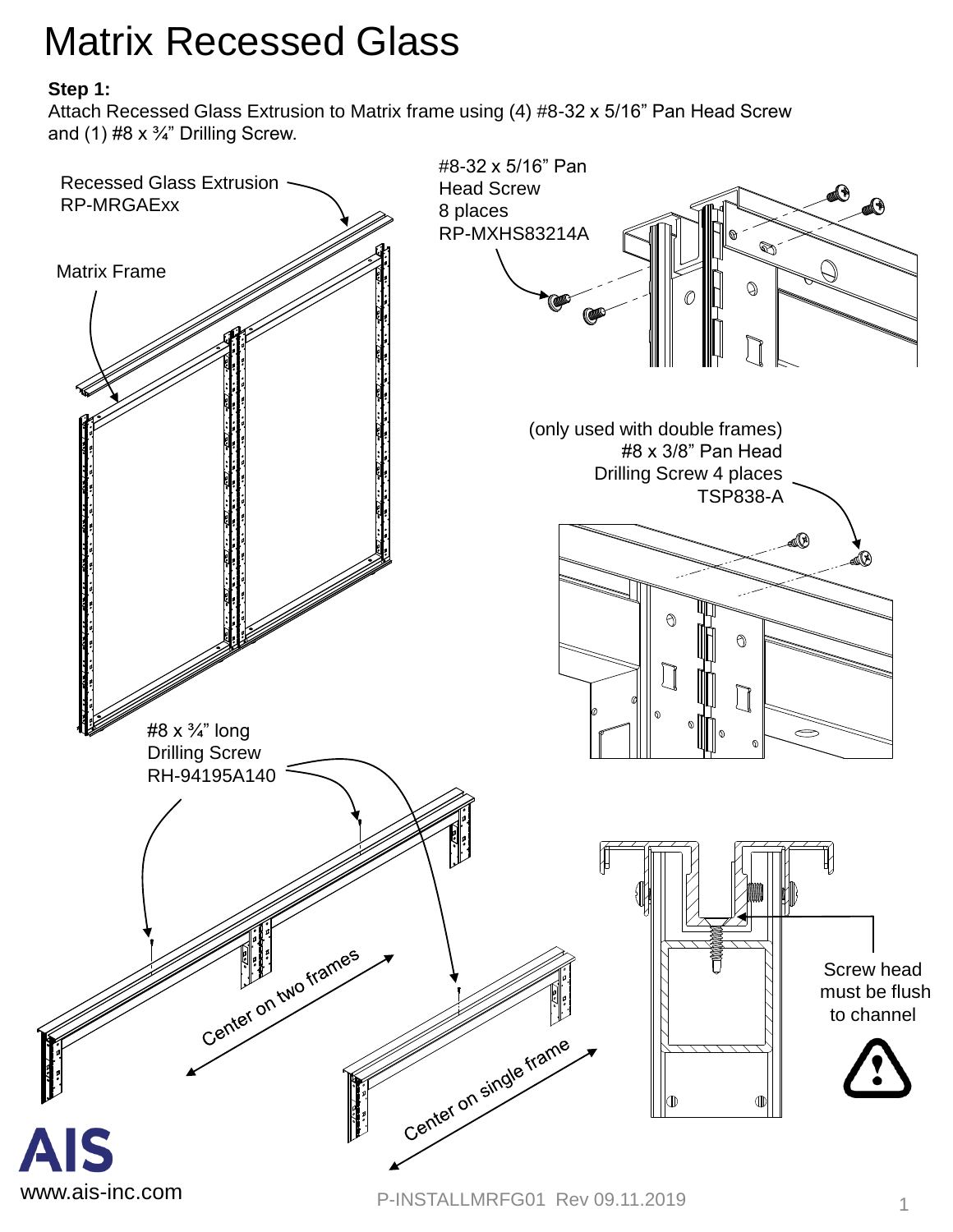# Matrix Recessed Glass

#### **Step 2:**

Center glass in extrusion channel. Make sure glass is LEVEL and secure to frame using compression plates and set screws. DO NOT OVER TORQUE. Glass should be secure with no wobble.